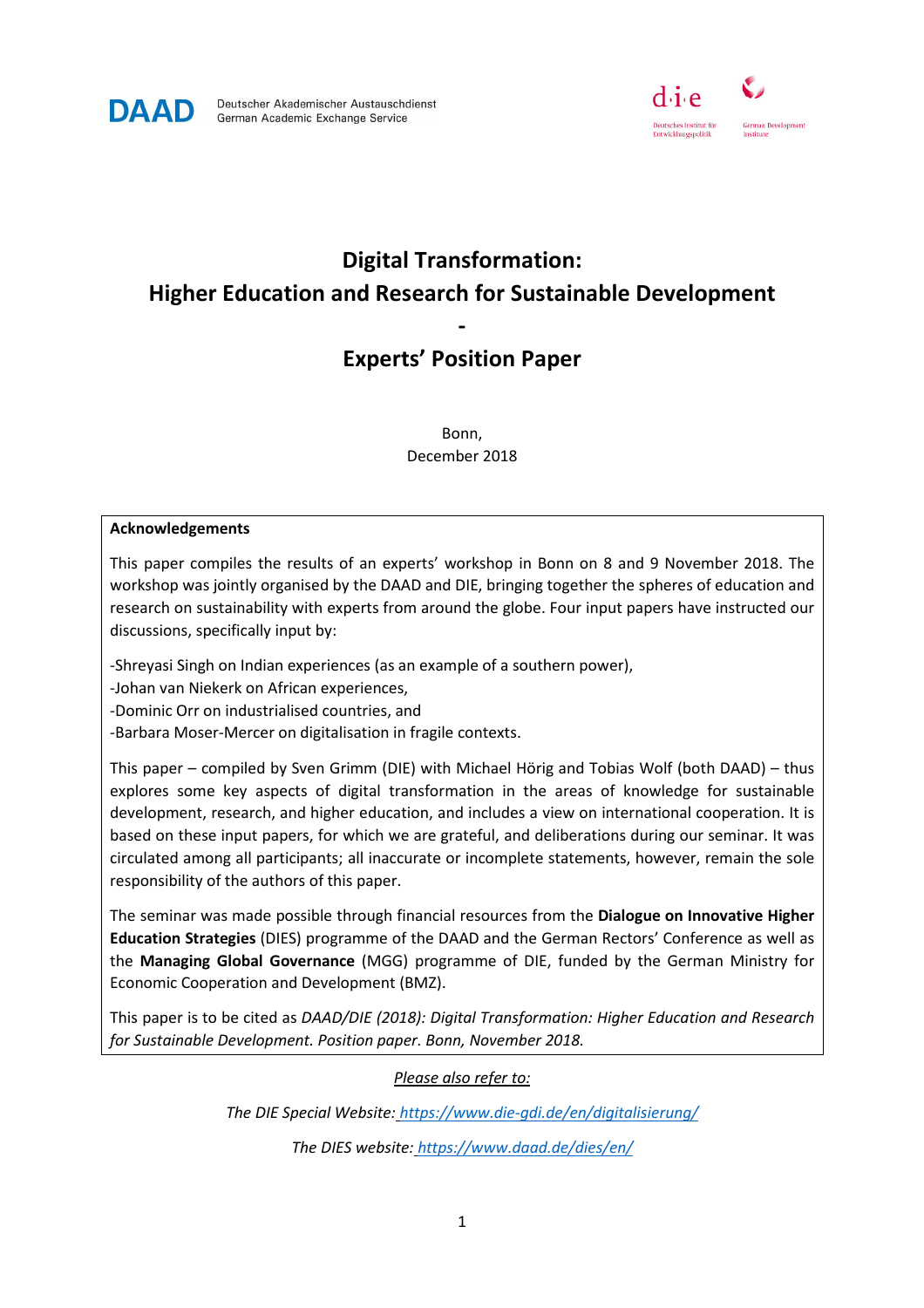



#### **Digitalisation and sustainable development**

Digitalisation impacts all spheres of our lives – privately, at work and our relations with one another, also through institutions. It is figuratively making the world "spin faster". Digital transformation means profound changes in "all sectors of our economy, government and society based on the large-scale adoption of existing and emerging digital technologies"<sup>i</sup>. Digitalisation opens rich opportunities for higher education and research – albeit with various challenges across the globe. The future is often already here, but not everywhere. New opportunities arise as well as new risks, and these trigger some scepticism.

Sustaining the basis for human life on our planet requires fundamental changes in the way we live, engaging with each other and respecting ecological limits. The Agenda 2030 covers social, economic and environmental dimensions of development. Digitalisation could help in managing this process.

The Agenda's comprehensiveness and the interlinking of the different Sustainable Development Goals (SDGs) require new knowledge and more intensive cooperation and exchange among the many traditional academic disciplines. The 2030 Agenda for Sustainable Development refers to ICTs as having the potential to accelerate the progress of development, bridge digital gaps and construct knowledge communities.<sup>ii</sup> Education, including higher education, plays a special role in enabling these benefits. SDG 4 in particular sets forth a framework with key principles for education: inclusiveness, equity, quality and lifelong learning.

Future growth is expected to rely on increasing the value added through additional services. This will shift previously human-based work to computers, which are more reliable in routine and large-scale data processing. It will also lead to people's jobs consisting of a higher proportion of non-routine, creative and communicative tasks, with the human skill for empathy being an important factor. Moreover, the continuous and ever faster cycle of innovation and change will lead to bumpy career pathways and personal uncertainties for the population, requiring frequent periods of reorientation and retraining.

Academia's mission is to contribute to society for the common good. Higher education and research play a role in both, ensuring access to higher quality learning for all and providing new knowledge and promoting new forms of exchange on the grand challenges affecting our interconnected world. They also play a role in their respective societies as incubators for innovation. Knowledge needs to be processed and communicated to target groups to ensure its dissemination in society. Learners in higher education, for their part, are "prosumers" - i.e. both producers and consumers<sup>iii</sup> – of knowledge and need to be enabled to this role.

#### 1. **Knowledge for sustainable development**

The perspective of "grand challenges" is itself a challenge to science, which is typically organised along disciplinary lines. The Internet and digital networks are the means of connecting disparate information and are changing how society is organised and operates. Therefore, it is not so much the technology but the nature of the communities involved that allows processes to be organised differentlyiv.

Four innovation trends made possible through digitalisation can be identified: business activities, faster and cheaper business experimentation, widespread and easier sharing of ideas, and the ability to replicate innovations with greater speed.<sup>v</sup> Knowledge-based processes in science can also be improved through these opportunities, which make the sharing of knowledge and the sharing of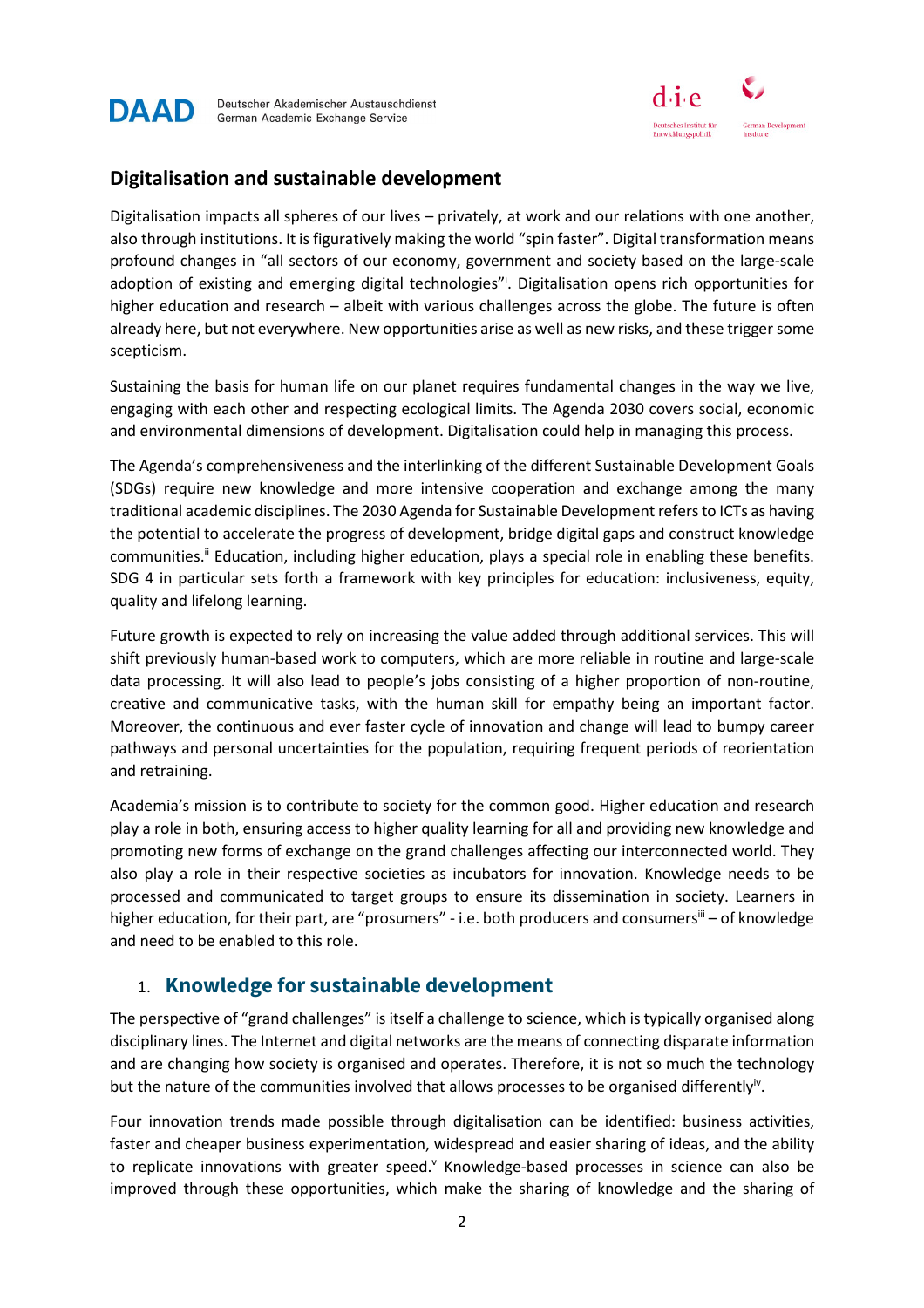



experienced, personalised services and support feasible on this scale<sup>vi</sup>. Additionally, through digital storage, knowledge becomes available to society.

All of these changes, including regulation of access and use, require societies' discussion and agreement. These points also require that the research community consider ethical issues so as not to undermine civic freedom and self-determination. The goal should be to foster the common good and work against manipulation (of data itself and its skewed interpretation).

For researchers, the wealth of potentially available information is increasing at a tremendous pace. The quality of knowledge can be improved through the availability of resources, including access to data and academic papers. Nonetheless, problems remain. Many papers and much data are available to limited audiences or are costly for researchers. Yet the access and processing of this information does not happen automatically. It requires the right questions and political action. The main question is social and global equity: how to ensure that all people and all nations of the globe benefit from digitalisation.

### **2. International cooperation**

Digitalisation changes the way we interact – as researchers, higher education institutions and societies as a whole. Innovation and progress are found across the globe. The topic of digitalisation itself – the opportunities it opens and the challenges it poses for societies and individuals – is a topic for exchange on equal footing, as all societies face this transformation.

This opens new opportunities for international cooperation among institutions from different countries and their faculties. Indeed, we find indicators for this type of interaction increasing: authorship of publications can become more global and thus knowledge can be created and disseminated across previously limited national and epistemic (disciplinary) communities. Also, researchers and learners around the world can gain access to and participate in global debates.

Digitalisation allows for exposure to more diversity. New networks are formed that use and drive the process of knowledge sharing. Use of technology can thus foster interdisciplinary work that allows us to integrate ideas and knowledge across intellectual silos – and across borders.

Digitalisation offers more and/or better platforms for engagement. However, these are not sufficient in and of themselves. Technology has integrated us into our own small "cultural zones" – even crossborder – where people with similar interests come together, but we may find it difficult to get along with people from different backgrounds or with different perspectives. Digitalisation cannot be a substitute for direct communication among people. It could, however, make a significant contribution to lessening the need for physical mobility through digital platforms that allow for virtual preparatory meetings, supportive blended-learning elements and digital follow-up phases.

## **3. Higher education and digital learning**

Technology has changed our societies. It has become the core of people's reading, writing, computing and thinking, which is the main challenge for our education system. Digitalisation is a reality for higher education and research, driven by the expectations of learners and opportunities for cooperation.

Learning is always an individual process. Digitalisation offers the possibility of expanding its scope and acquiring new audiences, and it can add safe spaces of freedom to some communities. Yet, digital scope and new ways of learning will not necessarily reduce costs, as substantial investments in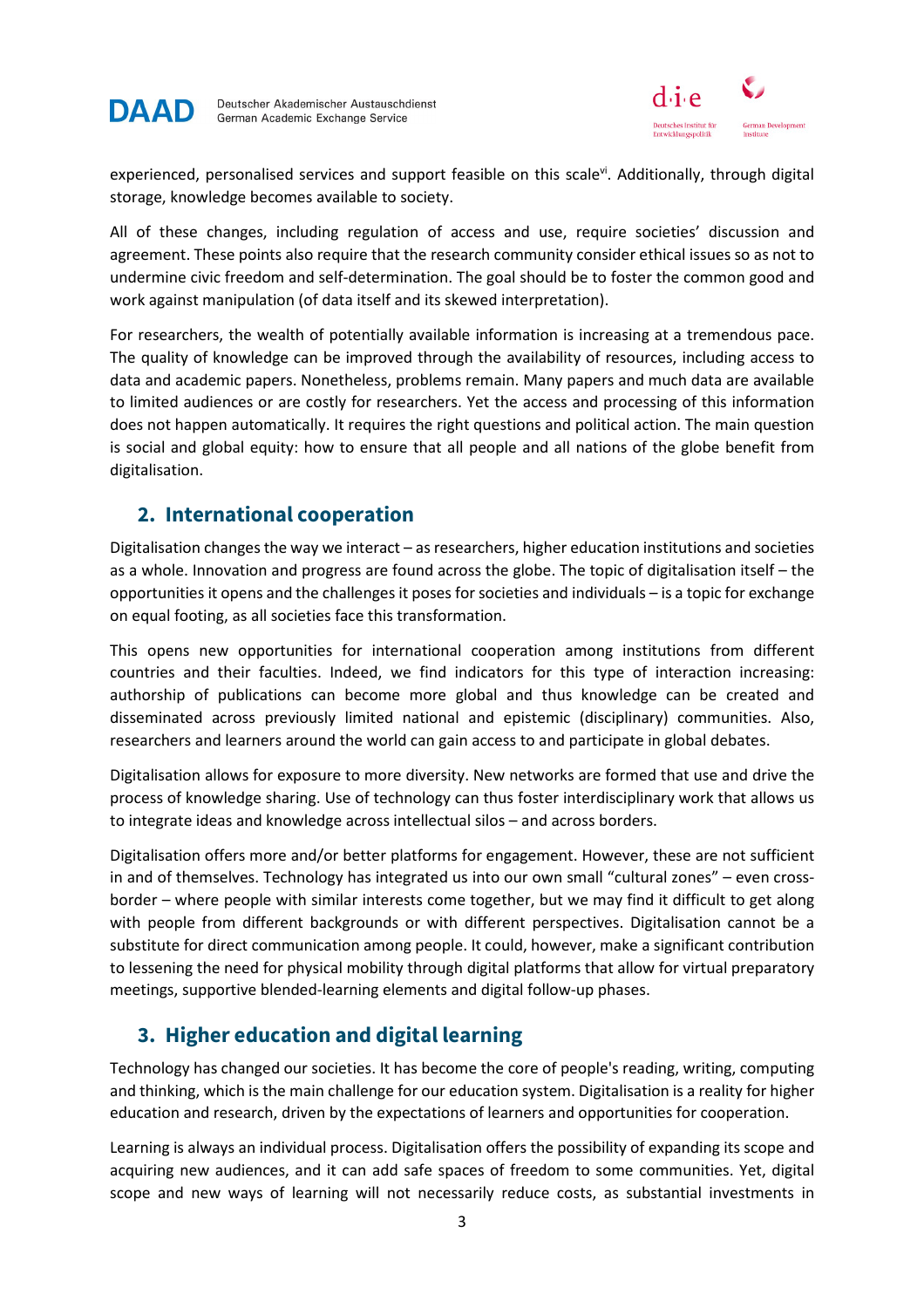



infrastructure and a skilled teaching staff are also necessary components. In some contexts, digital learning through measures such as Massive Online Open Courses (MOOCs) might be an improvement over existing standards; but this requires funding to train personnel, invest in didactics, design courses, and measure outcomes (learners' success).

Higher education's role is not job training but job enablement. In addition to focusing on the use of technology, higher education plays a key role in ensuring digital literacy. As information becomes available in international networks, rote learning loses importance. The focus is transferred to teaching people how to find information, how to recognise when more information is needed, and how to evaluate the quality of the information that they have found. Life-long learning, as the ability to embrace technological change, should be at the heart of all education irrespective of the context for which it is designed.

The real opportunity and challenge are about increasing the reach of education while ensuring quality. Digitalisation allows for more flexibility and self-responsibility in choosing learning content, which opens the possibility of creating personalised learning paths. Learning content is available 24/7, which adds flexibility to learning. In order to live up to this potential, new tools require a new outlook on didactics. The computer environment can adapt to the individual student's level of ability and help all students succeed. Technology-supported learning can also increase reach in a variety of settlements, including refugee camps and refugee-hosting communities, which would not otherwise have access to higher education. Higher education and research need to embrace these opportunities proactively, and international cooperation in and on research needs to address the challenges of digitalisation in order "to leave no one behind".

In order to ensure understanding and critical engagement with learning content, quality digital programmes must provide comprehensive academic support as well as psychosocial support. They should always include a face-to-face component, which can be implemented offline (blended learning) or online (digital classrooms).

#### **4. Recommendations**

*Policymakers and decision makers in higher education institutions need to embrace and shape*  digitalisation. Policies, plans and strategies are needed to shape digitalisation for the common good. New challenges and risks must be managed through active policy engagement. Policymakers are encouraged to invest in higher education globally. Only a very limited share of funding is currently earmarked for strengthening higher education systems, which face many challenges – including digitalisation. Sharing infrastructure, physical space, and personnel to the greatest extent possible allows for cost-effective cooperation, but people-centred digitalisation requires investment. The investment needs to include capacity building in refugee-hosting countries to strengthen higher education systems, as this can better ensure quality education for their populations and enable them to be drivers of development.

#### **International research networks and cooperation should…**

Invest in the communication of research results, their implications and limitations. The complexity of these challenges to humankind and the need for transformation require intensive communication. New technological reach in communication is not solely limited to evidence-based communication. On the contrary, personal uncertainty and (the sense of) exclusion within society and globally provide a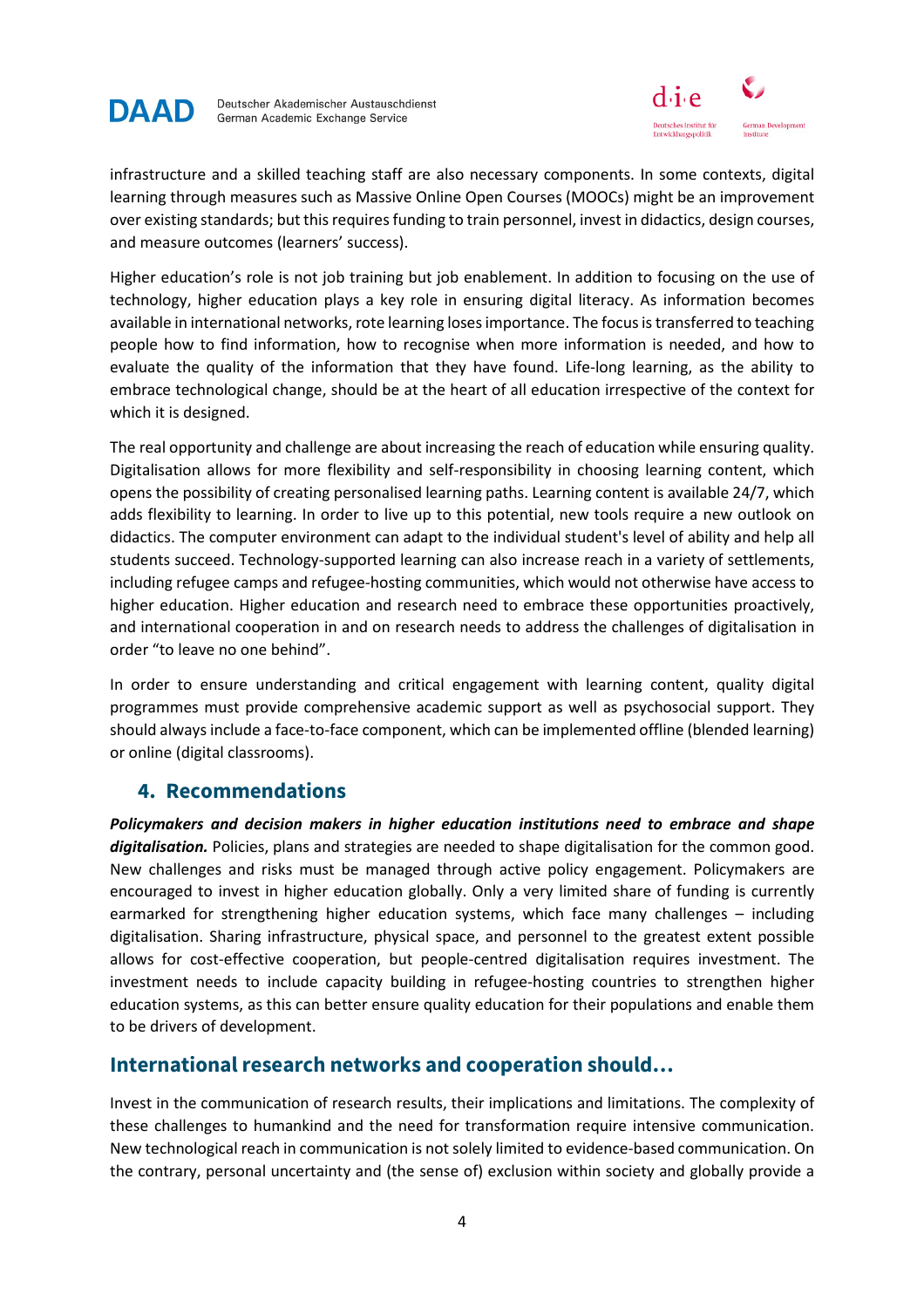



fertile ground for manipulation with ulterior motives. Academia must live up to its role and contribute to improving the digital maturity of individuals and society.

*Make publications and learning material open access.* Publishing incurs costs that have to be retained through other means, which results in additional costs in the financing of a project when "the last mile" – bringing the results to the addressees – is included in the funding scheme. However, privatisation of data and exclusion of less affluent researchers are high risks for the research community – and for global innovation overall – as research depends on "the best minds" being applied to problem solving. Similarly, the openness of learning material is important in order to update and/or adequately embed content in the respective context.

*Seize the opportunity of cooperation.* Digitalisation substantially fosters an interconnected world; research and development must be intensified across national borders in this context. The more complex the connection between countries, the more opportunities for countries, firms and researchers to learn from each other and improve their own products, processes and practices.

*Strengthen diversity of perspectives to ensure impact.* The current status quo of research collaboration is still dominated by high-income countries. However, it is clear that the grand challenges require international collaboration, which is not limited to researchers from countries with similar economic and technological infrastructures. This might require additional funding for research; it certainly requires international access to the exchanges of ideas, including joint research.

### **Higher education institutions should…**

*Reflect on and react to developments in society in their study programmes.* Higher education institutions should be a place to consider and even practise future social reform, which can truly harness the benefits of digitalisation for all. Support from leadership is crucial in this endeavour. Higher education institutions must define the role they want to play in lifelong learning. Furthermore, both formal and informal modes of learning will become more fluid; academic teaching needs to position itself in this new context.

*Invest in infrastructure for digitalisation*. Required are investments in equipment in university libraries to ensure sufficient bandwidth, working stations and free access for students and staff. In addition, resources must be allocated and this includes resources for the management of these infrastructures, e.g. with regard to cyber security and data security.

Focus (again) on the cultivation of the human spirit and foster global citizenship. Some key skills remain the same – or become even more important, as they distinguish humans from machines: responsibility, awareness and innovation. Analytical and critical thinking are key in order to not only be able to use, but also to *make use* of technology for the common good and address major challenges. Machines are better suited to conducting repetitive tasks and processing large quantities of data, but ethical considerations are unique to humans.

*Harness the potential of digitalisation for creating new learning spaces in order to improve the accessibility and quality of education*. Online education potentially provides everyone with access to the best teachers and the best content through technology. However, fostering comprehension requires didactics – even in digital learning. This in turn requires teaching skills and training. The